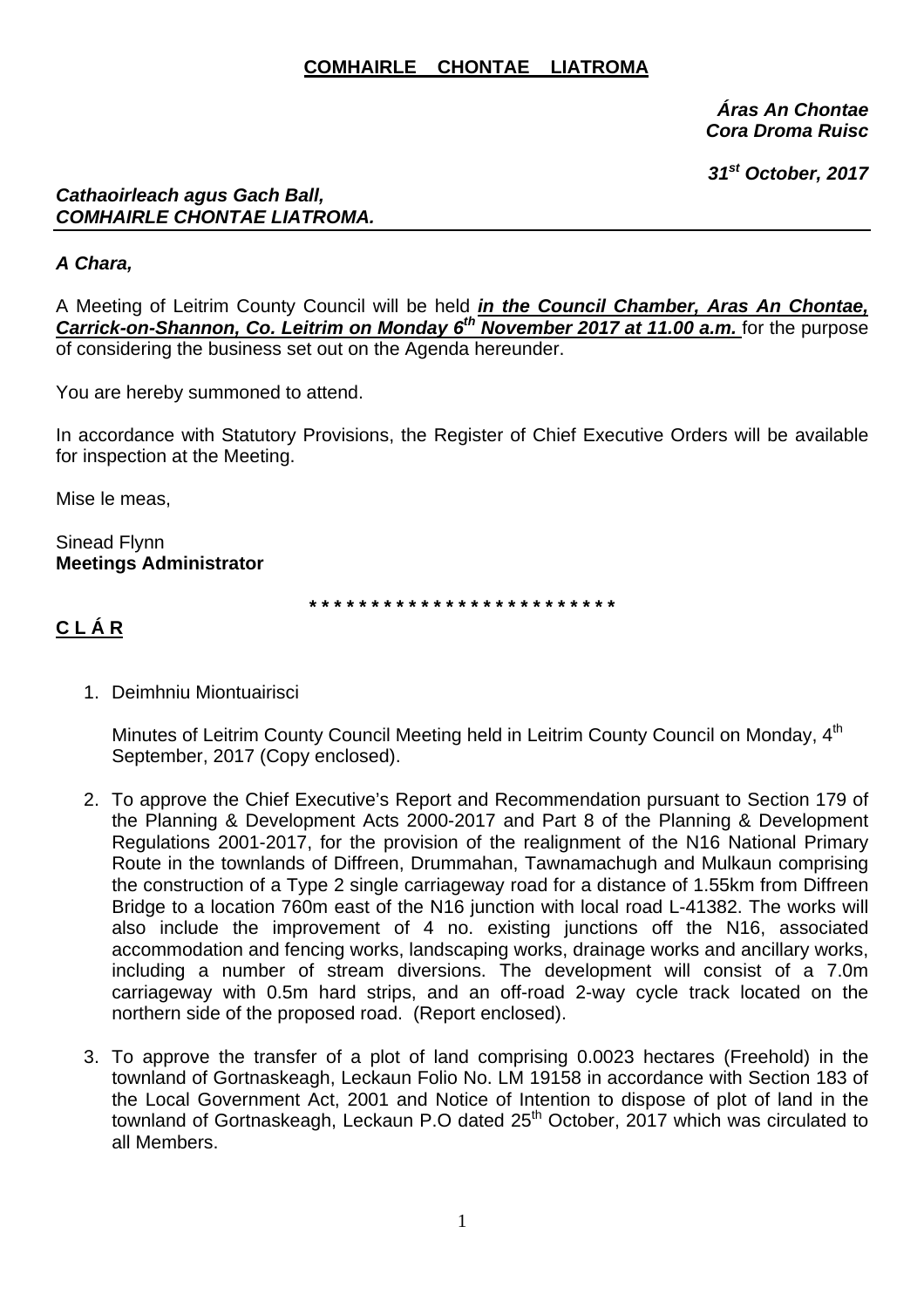- 4. To consider the disposal of the building known as the Courthouse in Drumkeerin, Co. Leitrim by means of a 10 year lease to North Connaught Youth and Community Services Ltd, Rockwood Parade, Sligo, Co. Sligo in accordance with Section 183 of the Local Government Act, 2001 and Notice of Intention to Dispose of Courthouse Building dated 25<sup>th</sup> October, 2017 which was circulated to all Members.
- 5. To approve overdraft accommodation in the sum of €1.5 million for the twelve month period ending 31st December 2018, subject to the sanction of the Minister for the Environment, Community and Local Government, in accordance with Section 106 (2) of the Local Government Act, 2001 as amended.
- 6. To consider Monthly Management Reports by the Chief Executive for August, 2017 and September, 2017 in accordance with the provisions of Section 136(2) of the Local Government Act 2001 as inserted by Section 51 of the Local Government Reform Act 2014 (Reports previously circulated).
- 7. To note commitments to be entered into under Section 138(1) of the Local Government Act 2001.
- 8. To consider report from Corporate Policy Group.
- 9. To agree the date of the Annual Budget Meeting.
- 10. To consider the Winter Service Maintenance Plan 2017/2018. (Report enclosed).
- 11. To approve the attendance of the Elected Members at forthcoming conferences.
- 12. Correspondence (enclosed).
- 13. To receive a Presentation from the Leitrim Comhairle Na nOg.

## *Part I - Notice of Motions*

#### *14. To consider the following Notice of Motion submitted by Councillor Sean McGowan;*

"I ask the Chief Executive what, if any, progress has been made in relation to the development of a new centre in recognition of the contribution of John McGahern to the county. Has any approach been made to the family to seek their approval for such a facility, has any source of funding been sought/identified, either state or private? The centre could be both an interpretative centre and workshop space. Mohill would be an extremely relevant location for such as centre, given the well knows Author's affinity with the town."

#### *15. To consider the following Notice of Motion submitted by Councillor Sinead Guckian;*

"Following the recent presentation on the successful potential of the Pilot "Waste Water one off zero discharge system", and the associated expensive costs of same, at the November meeting of Leitrim County Council I will ask the Chief Executive to commence the process now, to adjust the Council's Development Contribution Scheme to waiver the planning Development Contribution costs for any applicant who will be participating in this pilot scheme and therefore providing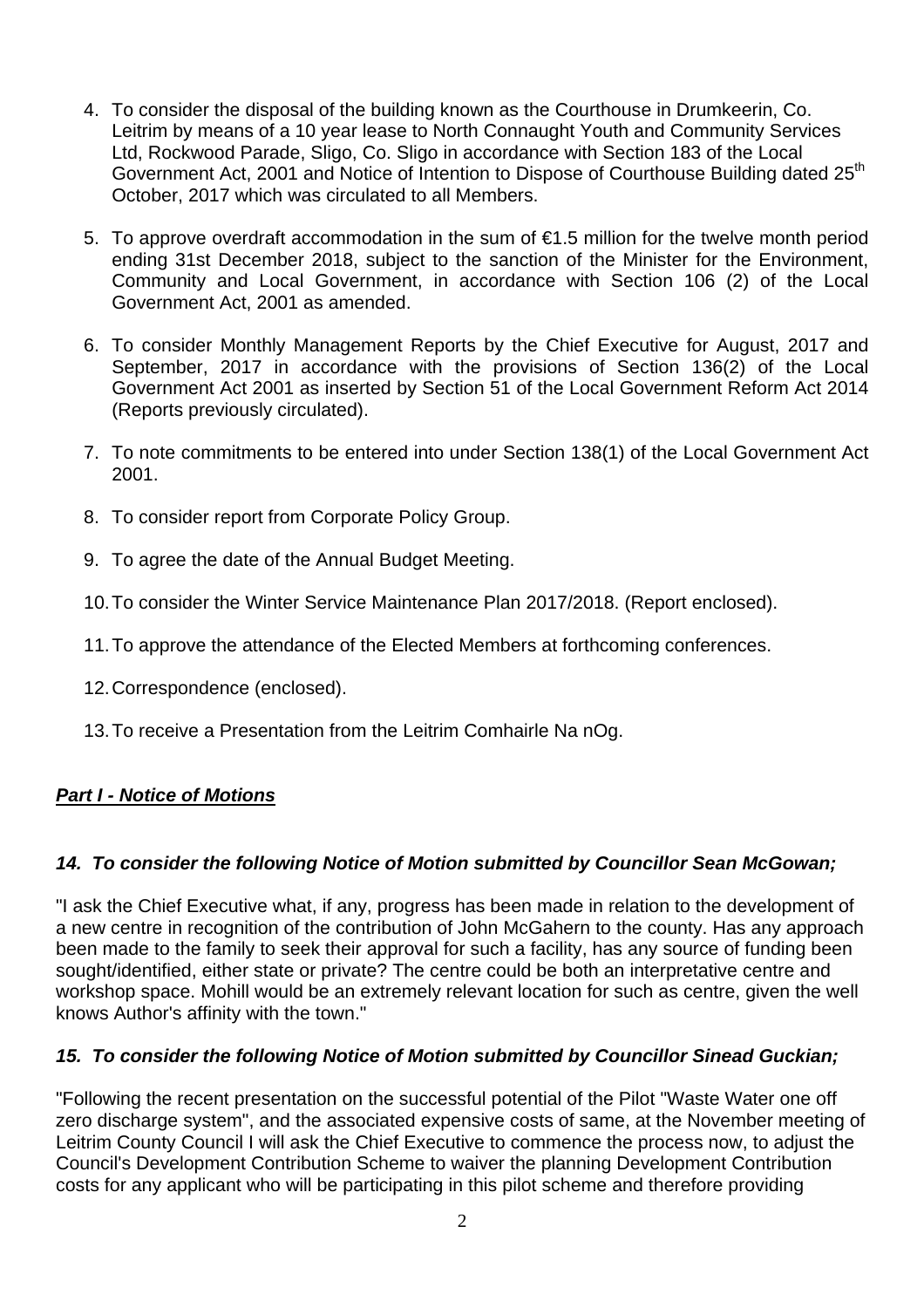valuable data and research for the sustainability of rural living and culture in Leitrim."

# *16. To consider the following Notice of Motion submitted by Councillor Des Guckian;*

"That the Leitrim Chief Executive and Officials give us Councillors a guarantee that the now closed Mohill Landfill Dump is being maintained to the highest EPA environmental standards and that no seepage from it is getting into the town river or into Lough Rynn. How are the methane emissions and malodours from this dump being managed/lessened?"

# *17. To consider the following Notice of Motion submitted by Councillor Seadhna Logan;*

"That this Council calls on the Minister for Community and Rural Development to take immediate action to reduce the delays in accessing Leader funding for community groups; to make a commitment that no Leader Programme funding will be diverted to other projects and to make a commitment that the funding for Leader will be restored as soon as possible."

## *18. To consider the following Notice of Motion submitted by Councillor Enda Stenson;*

"As a result of the recent storm, and the unfortunate death of three people due to trees falling, I propose that we make a ruling that all trees along the public roads, and in particular trees that are laden down with ivy, be cut immediately as we now know that they are a danger to the public."

# *19. To consider the following Notice of Motion submitted by Councillor Padraig Fallon;*

"I propose that Leitrim County Council commence and develops a Scheme similar to or along the lines of the Rural Resettlement Scheme."

### *20. To consider the following Notice of Motion submitted by Councillor Justin Warnock;*

"In early October the European Commission issued a new set of guidelines in which it stated that farmland was a "special asset" and sales can be restricted to help limit price speculation and preserve local communities. In County Leitrim in 2016, 1,072 acres of land was planted and all these were private plantings. So on behalf of local communities from Tullaghan to Bornacoola and with the support of the Elected Members I ask Leitrim County Council to write to Mr. Michael Creed, Minister for Agriculture, Food and Forestry, to call for an immediate ban to granting Afforestation Licences to private companies in Leitrim."

## *21. To consider the following Notice of Motion submitted by Councillor Brendan Barry;*

"With another fodder shortage looming I request that Leitrim County Council call on the Minister for Agriculture, Mr. Michael Creed to put in place a Land Drainage and Improvement Grant scheme as a long term solution to try and prevent this happening again. The Department needs to look for solutions not obstacles and design a scheme that will get European Commission approval and see all allocated funds being spent on machine hire and materials not assessments or bureaucracy. Land improvement would make Irish farms more viable, sustainable and efficient and add to Ireland's green image."

#### *22. To consider the following Notice of Motion submitted by Councillor Finola Armstrong-McGuire;*

"I ask that Leitrim County Council write to the Minister for Justice Frances Fitzgerald asking that her Department review the criteria for Community Based CCTV System Installation in towns. I ask that she and her Department agree to increase the grant level from 40% to 75% and raise the